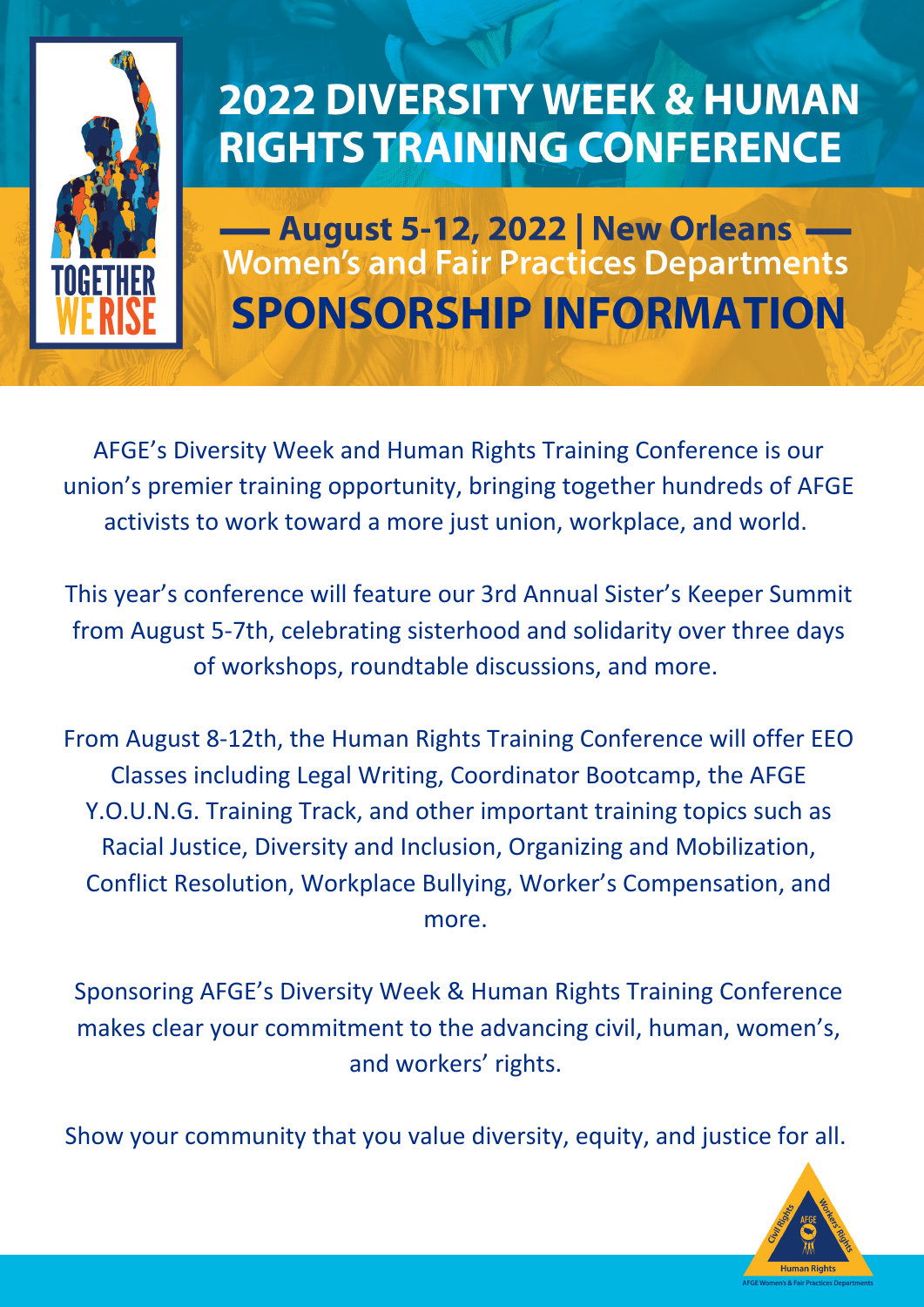# **2022 Sponsorship Levels**

### **DIAMOND - \$15,000**

- **Sponsor a top tier conference event**
- **Meet and greet with VIPs at the HRT Banquet**
- **Evening meeting space to meet and greet with conference attendees**
- **Sponsorship acknowledgement on conference website, program book, event signage**
- **30-second video with premier placement (provided by sponsor)**
- Full-page color ad in program book premiere placement on inside cover, centerfold, or back cover (provided **by sponsor)**
- **Sponsor signage at all conference events**
- **Premiere exhibit space for the duration of the conference**
- **Ability to customize sponsor package incentives**
- **Inclusion of up to three promotional items/literature in conference bags**
- **Three complimentary Human Rights Training registrations**
- **Five complimentary WFP t-shirts (sponsor's choice)**
- **Eight complimentary HRT Banquet tickets**

#### **PLATINUM - \$10,000**

- **Sponsor a mid-level conference event**
- **Meet and greet with VIPs at the HRT Banquet**
- **Sponsorship acknowledgement on conference website, program book, event signage**
- **30-second video with premier placement (provided by sponsor)**
- **Full-page color ad in program book (provided by sponsor)**
- **Sponsor signage at all conference events**
- **Exhibit space for the duration of the conference**
- **Ability to customize sponsor package incentives**
- **Inclusion of up to two promotional items/literature in conference bags**
- **Two complimentary Human Rights Training registrations**
- **Four complimentary WFP t-shirts (sponsor's choice)**
- **Five complimentary HRT Banquet tickets**

#### **GOLD - \$7,500**

- **Sponsorship acknowledgement on conference website, program book, event signage**
- **Electronic ad shown at conference events (provided by sponsor)**
- **Full-page color ad in program book (provided by sponsor)**
- **Sponsor signage at all conference events**
- **Inclusion of one promotional items/literature in conference bags**
- **Exhibit space for the duration of the conference**
- **One complimentary Human Rights Training registration**
- **Three complimentary WFP t-shirts (sponsor's choice)**
- **Four complimentary HRT Banquet tickets**

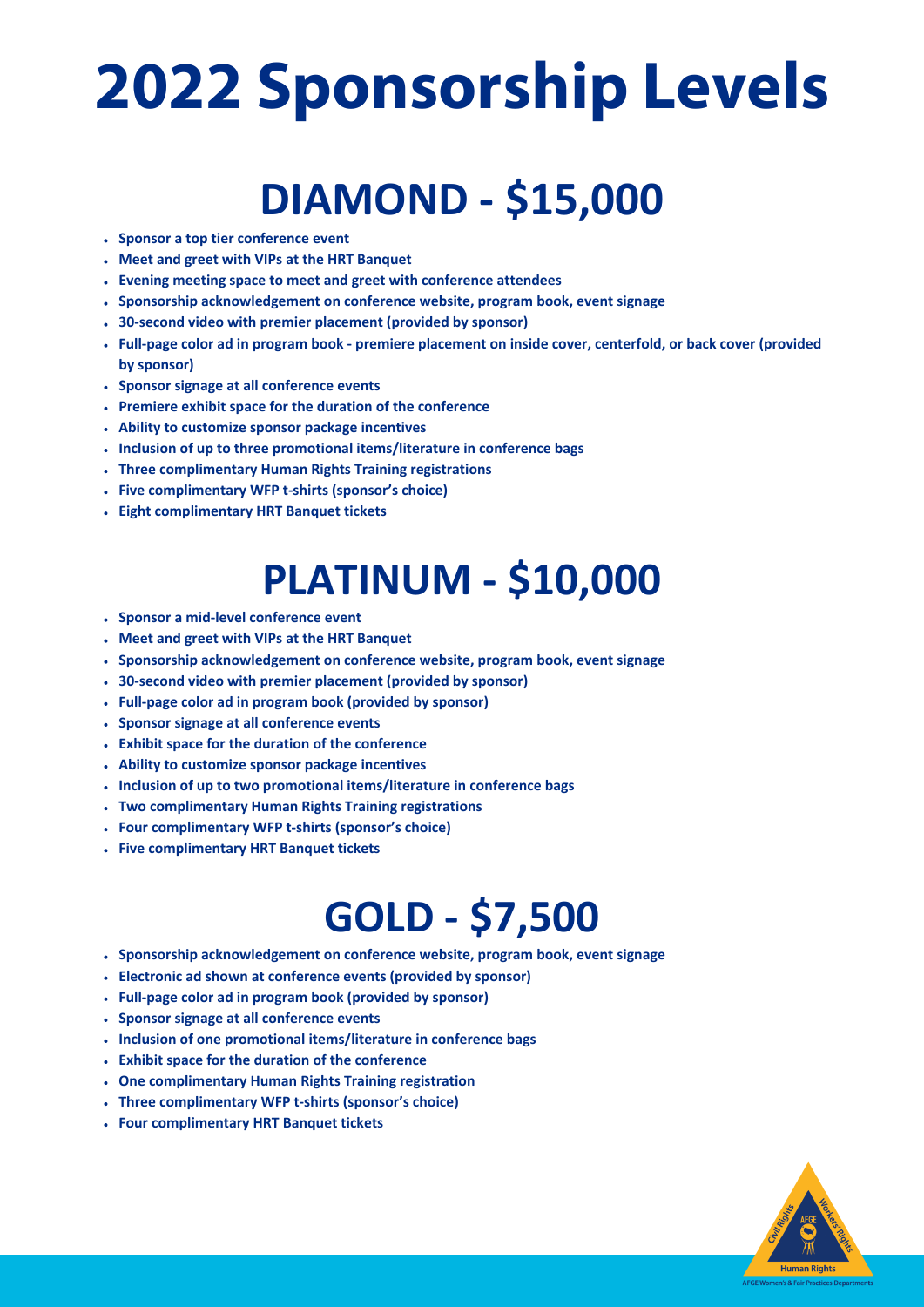# **2022 Sponsorship Levels**

### **SILVER - \$5,000**

- **Sponsorship acknowledgement on conference website, program book, event signage**
- **Electronic ad shown at conference events (provided by sponsor)**
- **Full-page color ad in program book (provided by sponsor)**
- **One complimentary Human Rights Training registrations**
- **Two complimentary WFP t-shirts (sponsor's choice)**
- **Two complimentary HRT Banquet tickets**

#### **BRONZE - \$3,000**

- **Sponsorship acknowledgement on conference website, program book, event signage**
- **Electronic ad shown at conference events (provided by sponsor)**
- **Half-page color ad in program book (provided by sponsor)**
- **One complimentary HRT Banquet ticket**

#### **EXHIBIT SPACE ONLY**

- **Exhibit space throughout the conference - \$1,500**
- **Exhibit space during Registration only (2 days) - \$1,000**